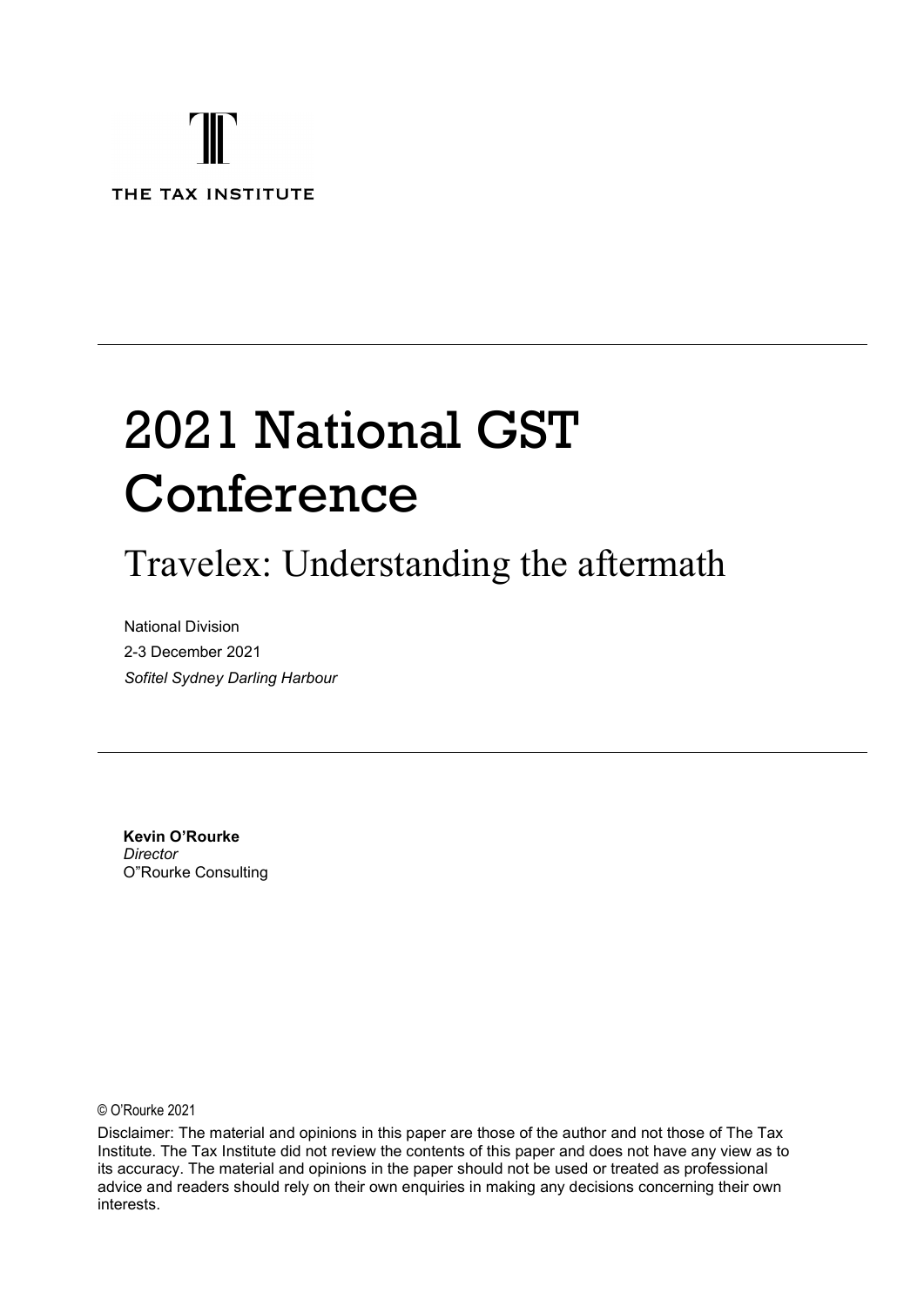#### **CONTENTS**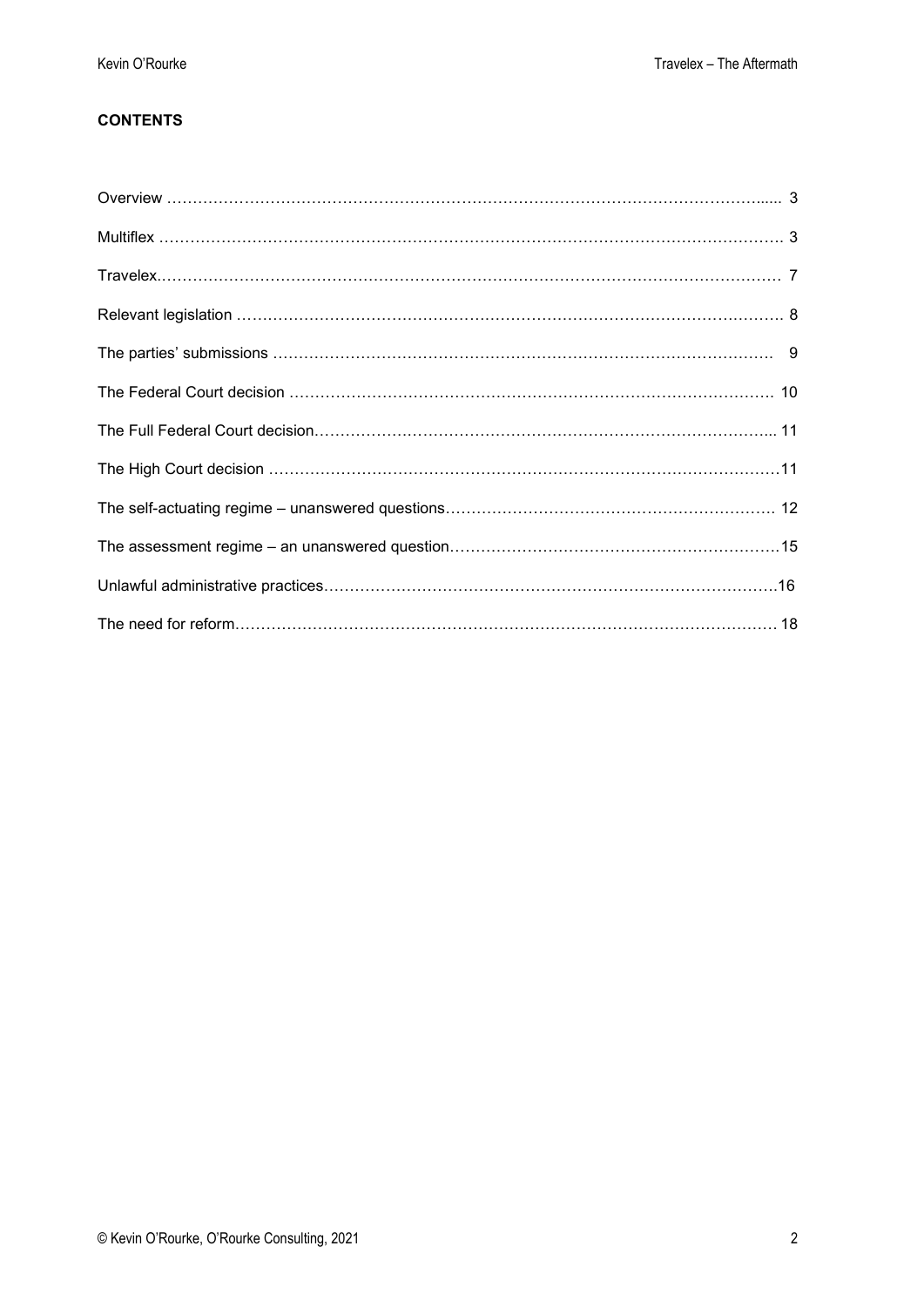## **Overview**

The recent decision of the High Court in Travelex has brought to an end the latest chapter in one of Australia's longest running series of GST litigation.<sup>1</sup> The case itself concerned the date from which delayed refund interest was payable. However, resolving that issue required a consideration of fundamental areas of the indirect tax law, together with the Commissioner's long-standing administrative practice of revising Business Activity Statements ('BASs') under the former selfactuating regime.

Delayed refund interest can arise in a number of ways and the way in which it arose in Travelex was in respect of the payment of a GST refund. This paper therefore commences with a discussion of the earlier decision of the Full Court in *Multiflex*,<sup>2</sup> which set the scene for the Commissioner's obligation to refund GST. The paper then discusses the Travelex litigation journey in some detail before exploring the aftermath of the High Court's decision. In particular, the paper discusses what difference it would make if the GST refund arose from the making of an assessment. Finally, the paper explores whether the Commissioner is engaging in unlawful administrative practices which should bear closer scrutiny.

### Multiflex

#### The underlying policy tension – a delicate balance

There is an underlying policy tension relating to GST refunds that permeates the legislation and cases.

On the one hand, the operation of an invoice-credit based GST is such that it is critical that legitimate businesses be paid GST refunds by the Commissioner in a timely manner. As the Inspector-General of Taxation observed in its March 2018 review of GST Refunds:

The prompt processing and issuing of net GST refunds is critical in alleviating cash flow pressures, particularly for small businesses or those businesses operating in industries with low margins.<sup>3</sup>

On the other hand, the Commissioner needs time to deal with suspected fraudulent refund claims, and needs to undertake a refund verification process. How, then, to strike the right balance?

<sup>1</sup> Commissioner of Taxation v Travelex Limited [2021] HCA 8.

<sup>&</sup>lt;sup>2</sup> Commissioner of Taxation v Multiflex Pty Ltd (2011) 197 FCR 580.

<sup>3</sup> Inspector-General of Taxation, GST Refunds, March 2018, paragraph 2.15.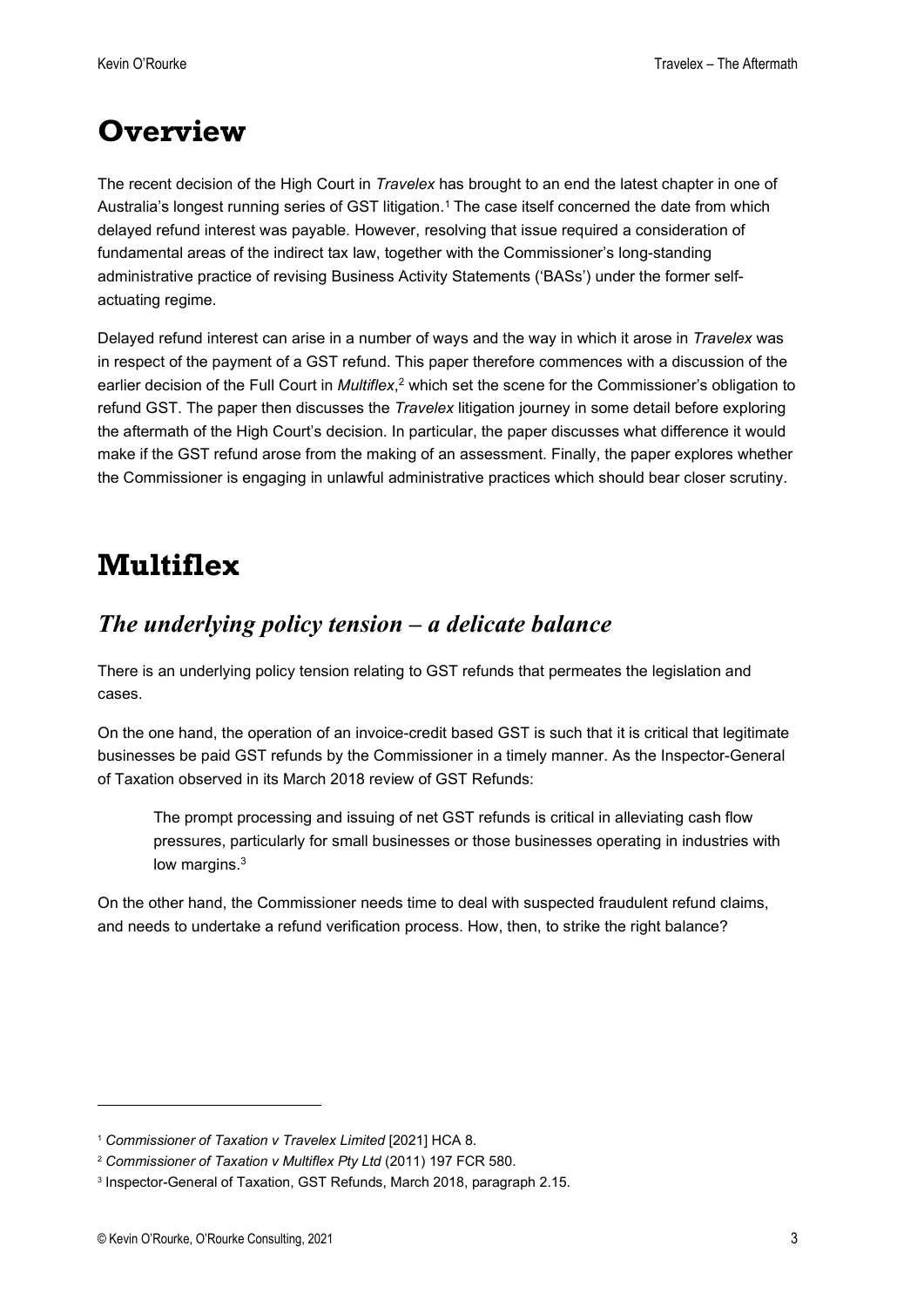#### The early days of GST – the balance was wrong

The Commissioner's practice of retaining GST refunds for verification in the early days of GST was called into question in the Multiflex litigation.<sup>4</sup>

The Commissioner had retained Multliflex's GST refunds while conducting a review into refunds that were suspected to be part of a fraudulent scheme. The Court decided that the 'reasonable time' referred to in former section 35-5 of the GST Act is the period that the Commissioner takes to facilitate the payment of a GST refund and does not include the time taken to conduct an investigation into the accuracy of the claims. The Commissioner was ordered to pay the GST refunds before the audit was finalised. The Court's decision was recently described by the High Court in the following terms:

. . . the Full Court of the Federal Court interpreted the GST Act in its applicable form as operating to fix the net amount of a taxpayer for a tax period as the amount that was in fact worked out by the taxpayer and notified to the Commissioner in the approved form of the GST return of the taxpayer for that period. The Full Court held that the net amount was fixed upon notification to the Commissioner in the approved form even if the net amount had been worked out by the taxpayer in error. The mechanism for the correction of error in an amount notified in an approved form was explained to lie in the ability of the Commissioner to 'supersede' that amount by making an assessment under the TAA, notice of which was conclusive evidence (except for the purpose of proceedings under Pt IVC of the TAA on a review or appeal relating to the assessment) that the amounts and particulars in the assessment are correct.<sup>5</sup>

Unsurprisingly, the Commissioner sought special leave to appeal to the High Court from the decision of the Full Court. In refusing special leave, French CJ stated:

It may be that there is a statutory lacuna which gives rise to inconvenience and to risk to the revenue. If statutory change is necessary, and it has, in fact, been foreshadowed, that is a matter for the Parliament. . . the decision of the Full Federal Court is not attended with sufficient doubt to warrant the grant of special leave.<sup>6</sup>

There was indeed a statutory lacuna and the balance was plainly wrong. The Commissioner was effectively left with no ability to verify potentially fraudulent refund claims before having to pay the refund.

Apart from the statutory amendment which followed the *Multiflex* decision, which is discussed below, the decision of the Full Court remains good law. A recent attempt by Travelex in the High Court to overturn the decision failed:

Multiflex has stood for too long for its authority now to be questioned without giving rise to the prospect of significant disruption. The GST Act has changed too much for the operation of its

<sup>4</sup> See Multiflex Pty Ltd v Commissioner of Taxation (2011) 81 ATR 347 (Federal Court) and, on appeal, Commissioner of Taxation v Multiflex Pty Ltd (2011) 197 FCR 580 (Full Federal Court).

 $5$  Federal Commissioner of Taxation v Travelex Limited [2021] HCA 8 at [6] (footnotes omitted).

<sup>&</sup>lt;sup>6</sup> The Commissioner of Taxation v Multiflex Pty Ltd [2011] HCATrans 344, 9 December 2011 per French CJ and Gummow J.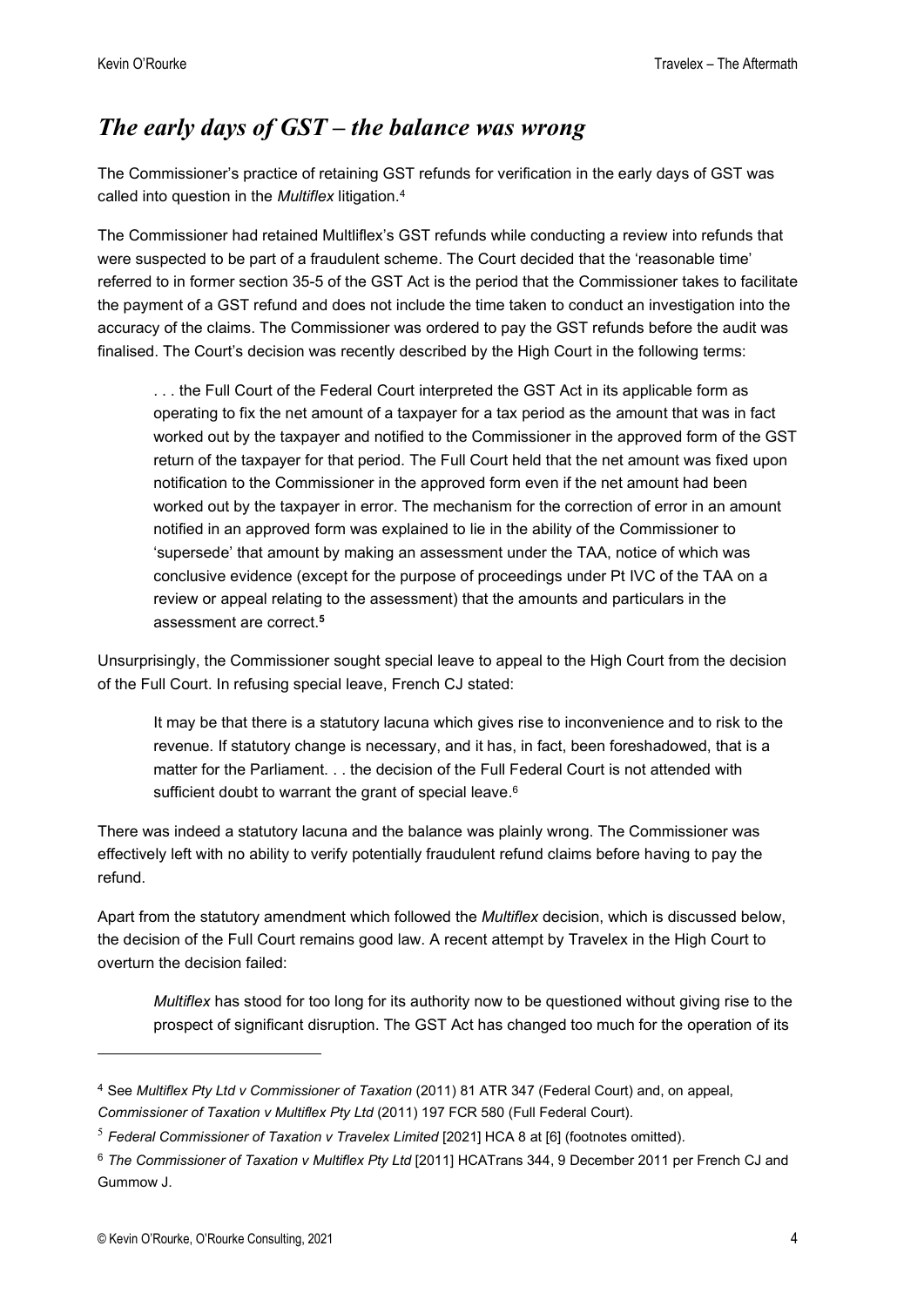provisions as applicable to the November 2009 tax period now to be usefully re-explored by this Court.<sup>7</sup>

#### Section 8AAZLGA – a shift in the balance

The law was quickly changed by introducing section 8AAZLGA into the Taxation Administration Act 1953 ('TAA').<sup>8</sup> In broad terms, the Commissioner may now retain a refund if it would be reasonable to require verification of information contained in a notification, such as a BAS.<sup>9</sup>

In making the decision to retain, the Commissioner must have regard to all relevant matters, including a number of specified matters such as: the likely accuracy of the notified information; the likelihood that the notified information was affected by fraud or evasion; the impact of retaining the amount on the entity's financial position; whether retaining the amount is necessary for the protection of the revenue; and any complexity that would be involved in verifying the notified information.<sup>10</sup>

As noted in the Explanatory Memorandum which accompanied the Bill introducing section 8AAZLGA, the Commissioner cannot use this power to withhold a refund simply because he disagrees with a taxpayer's technical analysis:

It is not intended that the Commissioner use this discretion to withhold a refund merely where the Commissioner and the taxpayer disagree about how the law applies to the facts. The appropriate course of action for the Commissioner in these circumstances is to issue an assessment to reflect his or her view of the law.<sup>11</sup>

The Commissioner must inform the taxpayer that he has retained the amount and must typically do so within 14 days of an RBA surplus arising, or within 30 days of the taxpayer giving the notification to the Commissioner.<sup>12</sup> He may request information that will be required for the purposes of verifying the information.<sup>13</sup>

The Commissioner may only retain the amount until it would no longer be reasonable to require verification of the information, or the Commissioner makes or amends an assessment relating to the amount.<sup>14</sup>

The taxpayer may object to a decision of the Commissioner to retain an amount in the manner set out in Part IVC of the TAA. The objection period effectively starts 60 days from the last date on which the

<sup>7</sup> Federal Commissioner of Taxation v Travelex Limited [2021] HCA 8 at [35].

<sup>8</sup> For a detailed discussion, see Sievers, Refunds, limitation periods and GST administration – an unfortunate history and an uncertain future? Taxation Institute 2018 National GST Intensive Conference.

<sup>&</sup>lt;sup>9</sup> Taxation Administration Act 1953, paragraph 8AAZLGA(1)(a).

<sup>&</sup>lt;sup>10</sup> Taxation Administration Act 1953, subsection 8AAZLGA(2).

<sup>11</sup> Explanatory Memorandum accompanying the Tax and Superannuation Laws Amendment (2012 Measures No.

<sup>1)</sup> Bill 2012, paragraph 7.29.

<sup>&</sup>lt;sup>12</sup> Taxation Administration Act 1953, subsection 8AAZLGA(3).

<sup>&</sup>lt;sup>13</sup> Taxation Administration Act 1953, subsection 8AAZLGA(4).

<sup>&</sup>lt;sup>14</sup> Taxation Administration Act 1953, subsection 8AAZLGA(5).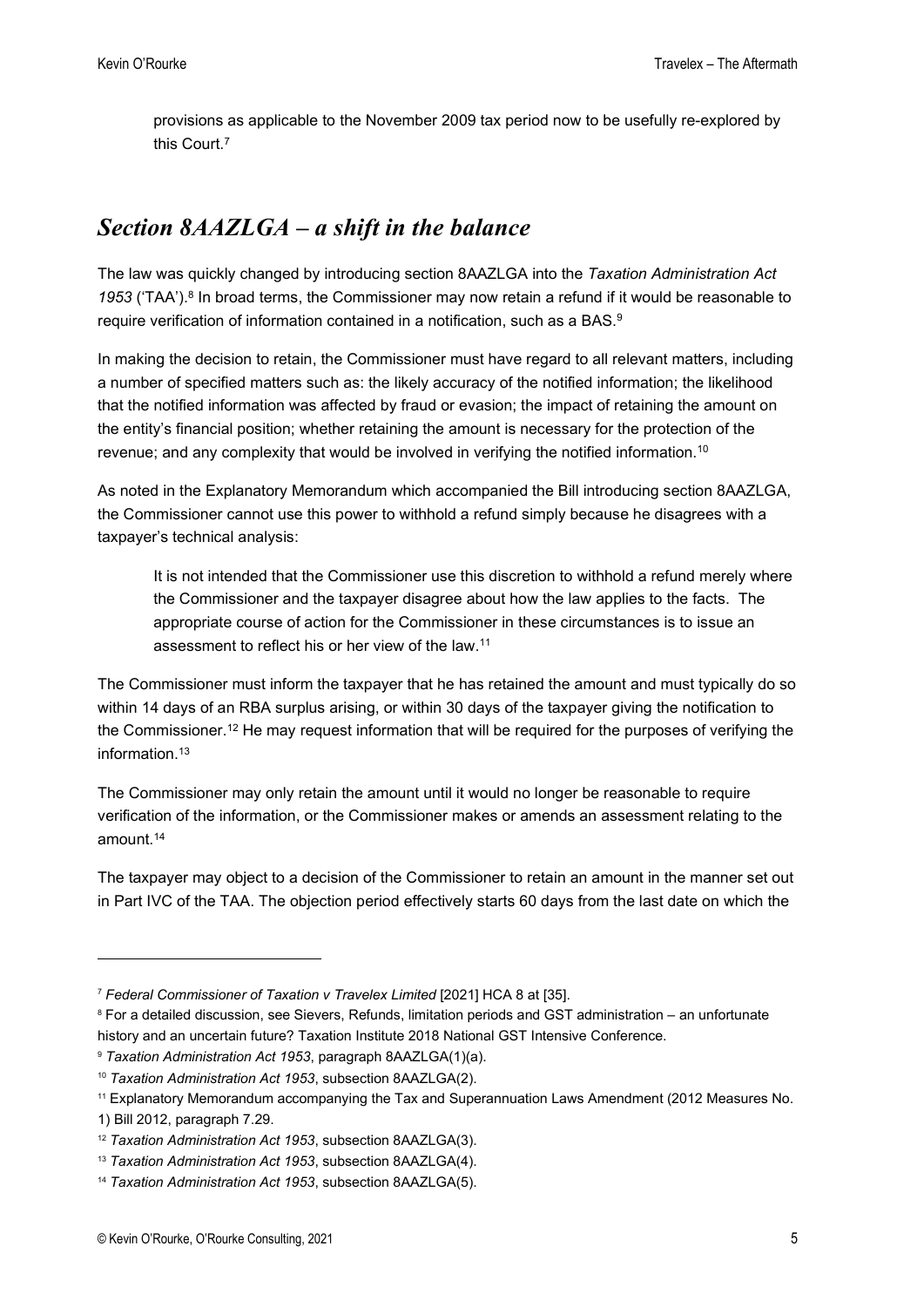Commissioner was required to notify the entity that the refund was being retained.<sup>15</sup> However, this period stops if the Commissioner requests information from the taxpayer.<sup>16</sup> and the Commissioner may do this more than once.

The right of objection may therefore not be of practical utility if the taxpayer's viability is at risk because a significant refund has been withheld. The objection and appeal process in Part IVC of the TAA simply takes too long in this context and any hearing is likely to be superseded by prior events, such as an assessment,<sup>17</sup> or insolvency. In these circumstances, a taxpayer may need to consider an urgent application for judicial review of the Commissioner's decision to withhold. In that event, the Commissioner may seek to argue that relief by way of judicial review should not be granted while Part IVC rights are available, and would refer to the decision of the High Court in Futuris.<sup>18</sup> That is perhaps a discussion for another day but it may be sufficient for present purposes to note that a Court may be willing to distinguish the *Futuris* decision in the context of section 8AAZLGA.

Does section 8AAZLGA strike the right balance? The Inspector-General of Taxation conducted a review of the ATO's administration of GST refunds in 2018 and concluded as follows:

Overall, the IGT has found that the ATO's administration of GST refunds operated efficiently with the vast majority of refunds released without being stopped for verification. Moreover, where refunds are stopped, the majority were processed and released within 14 or 28 days.<sup>19</sup>

The Inspector-General noted that, of the 2.4 million BASs lodged claiming GST refunds annually, the ATO's case selection process stopped less than 1 per cent for verification, which represented less than 6 per cent of GST refund amounts claimed.<sup>20</sup> He also noted that the ATO's automated risk assessment tools had been achieving a strike rate of only 26.7 per cent, which the ATO acknowledged to be no better than random selection for at least part of the risk assessment systems.<sup>21</sup> Accordingly, the Inspector-General recommended that the ATO develop a formal framework of continuous improvement for its risk assessment tools. The ATO has recently indicated that 'models for GST high risk refunds' will be fully operational by mid-2023.<sup>22</sup>

It is the author's opinion that while the terms of section 8AAZLGA strike the right balance between paying refunds on a timely basis, and withholding those refunds for verification in appropriate circumstances, the lack of meaningful review rights severely disadvantages taxpayers.

<sup>&</sup>lt;sup>15</sup> Taxation Administration Act 1953, subsection 8AAZLGA(6).

<sup>&</sup>lt;sup>16</sup> Taxation Administration Act 1953, subsection 14ZW(4).

<sup>&</sup>lt;sup>17</sup> See, for example, Sanctuary Australasia Pty Ltd and Commissioner of Taxation [2013] AATA 371.

<sup>&</sup>lt;sup>18</sup> Commissioner of Taxation v Futuris Corporation Limited [2008] HCA 32.

<sup>19</sup> Inspector-General of Taxation, GST Refunds, March 2018, page vii.

<sup>&</sup>lt;sup>20</sup> Inspector-General of Taxation, GST Refunds, March 2018, paragraph 3.4.

<sup>&</sup>lt;sup>21</sup> Inspector-General of Taxation, GST Refunds, March 2018, paragraph 3.57.

<sup>&</sup>lt;sup>22</sup> GST administration annual performance report 2019-2020, February 2021, available online at ato.gov.au.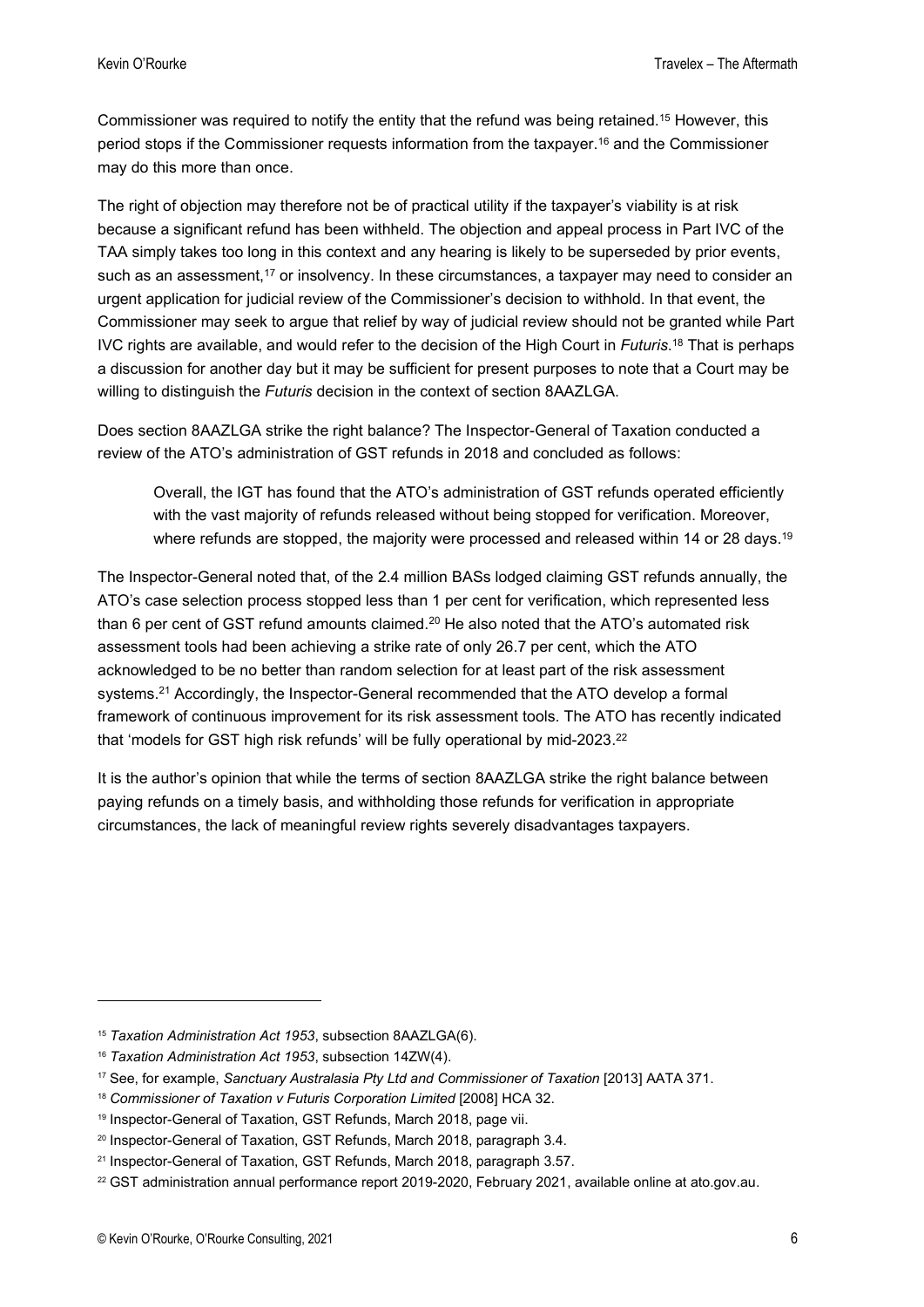## **Travelex**

#### Background

The Travelex litigation concerned the entitlement of Travelex to delayed refund interest under section 12AA of the Taxation (Interest on Overpayments and Early Payments) Act 1983 ('IOP Act').

Travelex had become entitled to GST refunds following earlier proceedings which were ultimately resolved in Travelex's favour by the High Court.<sup>23</sup> There was no dispute that the Commissioner was required to pay interest under the IOP Act on the overpayment amount represented by the GST refunds. The question before the Court initially concerned the period for which interest was payable; specifically, the day on which the period commenced.

The case proceeded by way of a statement of agreed facts and concerned only the November 2009 tax period. That is significant because this tax period was governed by the law as it stood before the introduction of the self-assessment regime on 1 July 2012. Under this regime, the lodgement of a BAS is deemed to be an assessment made by the Commissioner.<sup>24</sup>

Before 1 July 2012, there existed a 'self-actuating' regime for GST which did not rely on assessments being made. Taxpayers simply lodged BASs and the net amount shown on the BAS was, as held in Multiflex, deemed to be the correct net amount for the relevant tax period. The Commissioner was always at liberty to make an assessment (and subsequent amended assessment) but did not need to do so. In practice, refunds were sometimes dealt with by revising the BAS for a tax period and sometimes dealt with by the Commissioner making an assessment for a tax period.

Travelex lodged its November 2009 BAS on 16 December 2009. On 8 June 2012, after the earlier decision of the High Court, Travelex wrote to the Commissioner setting out the amount of the refund for the November 2009 tax period. That letter was received by the Commissioner on 12 June 2012 and, in that letter, Travelex stated that it was entitled to a refund of \$149,020 for the November 2009 tax period, as well as amounts for other tax periods. The letter then stated: '[w]e ask that you please amend the BAS returns for the periods 1 January 2008 to 31 December 2009 in accordance with appendix A'.

On 28 June 2012, the Commissioner allocated the amount of \$149,020 to Travelex's integrated client account, which is a type of running balance account, as a credit amount. The 'effective date' of the allocation of the November 2009 amount was 16 December 2009. One of the Commissioner's business records included the following notation in relation to that allocation: 'Amended self assessed amount(s) for the period ended 28 Feb 09'. On 6 July 2012, the Commissioner paid Travelex an amount equal to the November 2009 Amount.<sup>25</sup>

Significantly, it was an agreed fact between the parties to the litigation that the amount of \$149,020 allocated by the Commissioner constituted an RBA surplus.

<sup>&</sup>lt;sup>23</sup> Travelex Ltd v Federal Commissioner of Taxation (2010) 241 CLR 510.

 $24$  Taxation Administration Act 1953, Schedule 1, subsection 155-15(1).

<sup>&</sup>lt;sup>25</sup> Taxation Administration Act 1953, subsection 8AAZLF(1).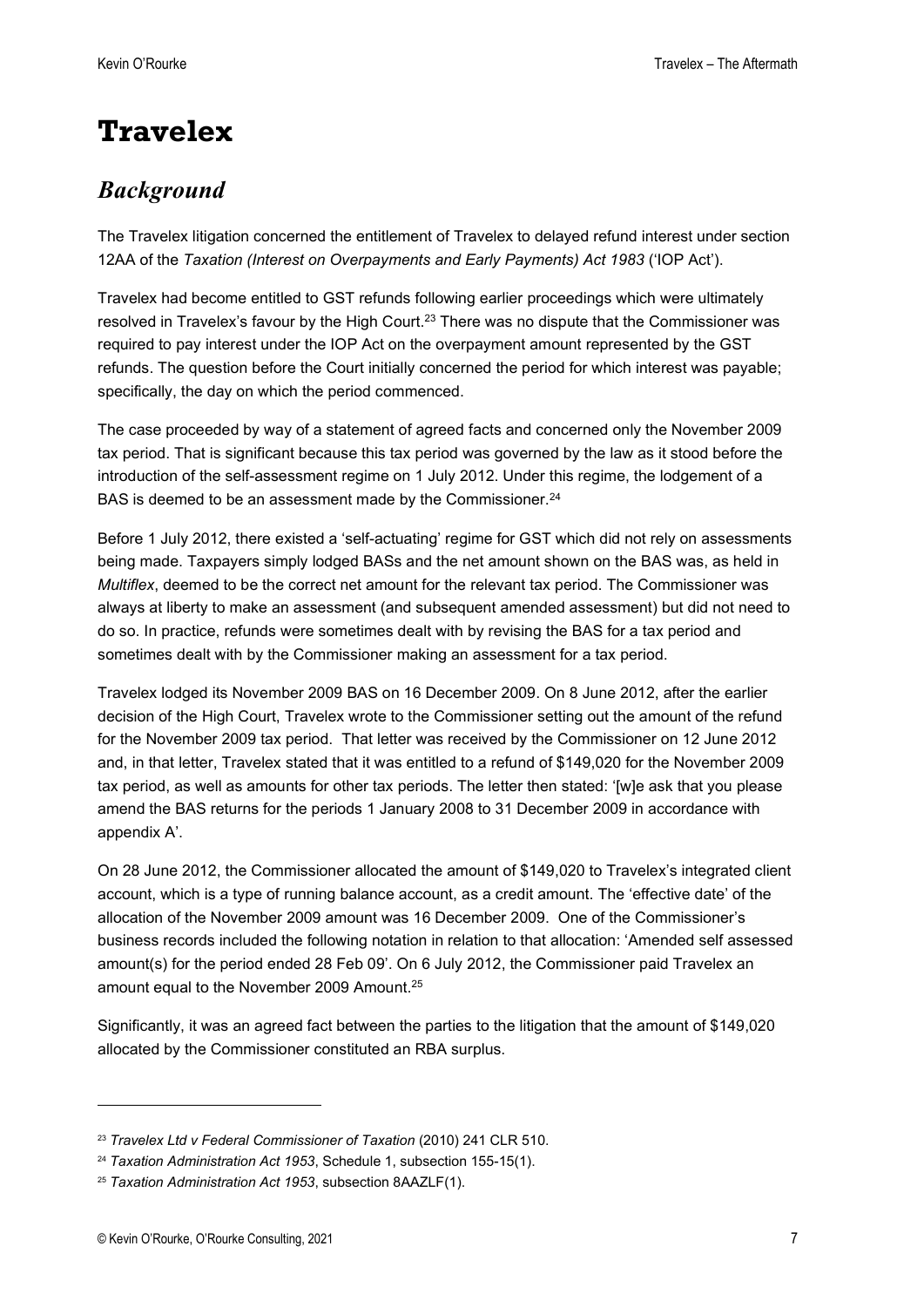#### Relevant legislation

The source of the Commissioner's obligation to pay interest on overpayments is section 12AA of the IOP Act, which relevantly provides as follows:

If:

- (a) the Commissioner has allocated a BAS amount to an RBA of an entity; and
- (b) . . .; and
- (c) under subsection 8AAZLF(1) of the Taxation Administration Act 1953, the Commissioner is required to refund to the entity the whole or part of an RBA surplus for that RBA; and
- (d) the refund takes place after the RBA interest day;

then interest is payable by the Commissioner to the entity on the amount refunded.

In relation to paragraph (d), the 'RBA interest day' is relevantly defined in section 12AF of the IOP Act in the following terms:

**RBA interest day** for an RBA surplus means the 14th day after the latest of the following days:

- (a) either:
	- $(i)$  if section 12AA applies—the day on which the surplus arises;
	- (ii) …
- (b) if, by the day applicable under paragraph (a), the person has not given the Commissioner a notification that is required for the refund under section 8AAZLG of the Taxation Administration Act 1953 and that is accurate so far as it relates to the refund—the day on which that notification is given to the Commissioner;
- $(c)$  …

This definition was critical to the resolution of the dispute between Travelex and the Commissioner. That is because the period during which interest is payable, as provided in section 12AD of the IOP Act, hinges on the ascertainment of the RBA interest day. Section 12AD provides as follows:

Interest under this Part is payable for the period from the end of the RBA interest day until the end of the day on which the refund takes place.

The final relevant provision to note is section 8AAZLG of the TAA, which specifies the circumstances in which the Commissioner may retain an amount that he or she would otherwise have to refund under section 8AAZLF. Section 8AAZLG provides:

(1) The Commissioner may retain an amount that he or she otherwise would have to refund to an entity under section 8AAZLF, if the entity has not given the Commissioner a notification: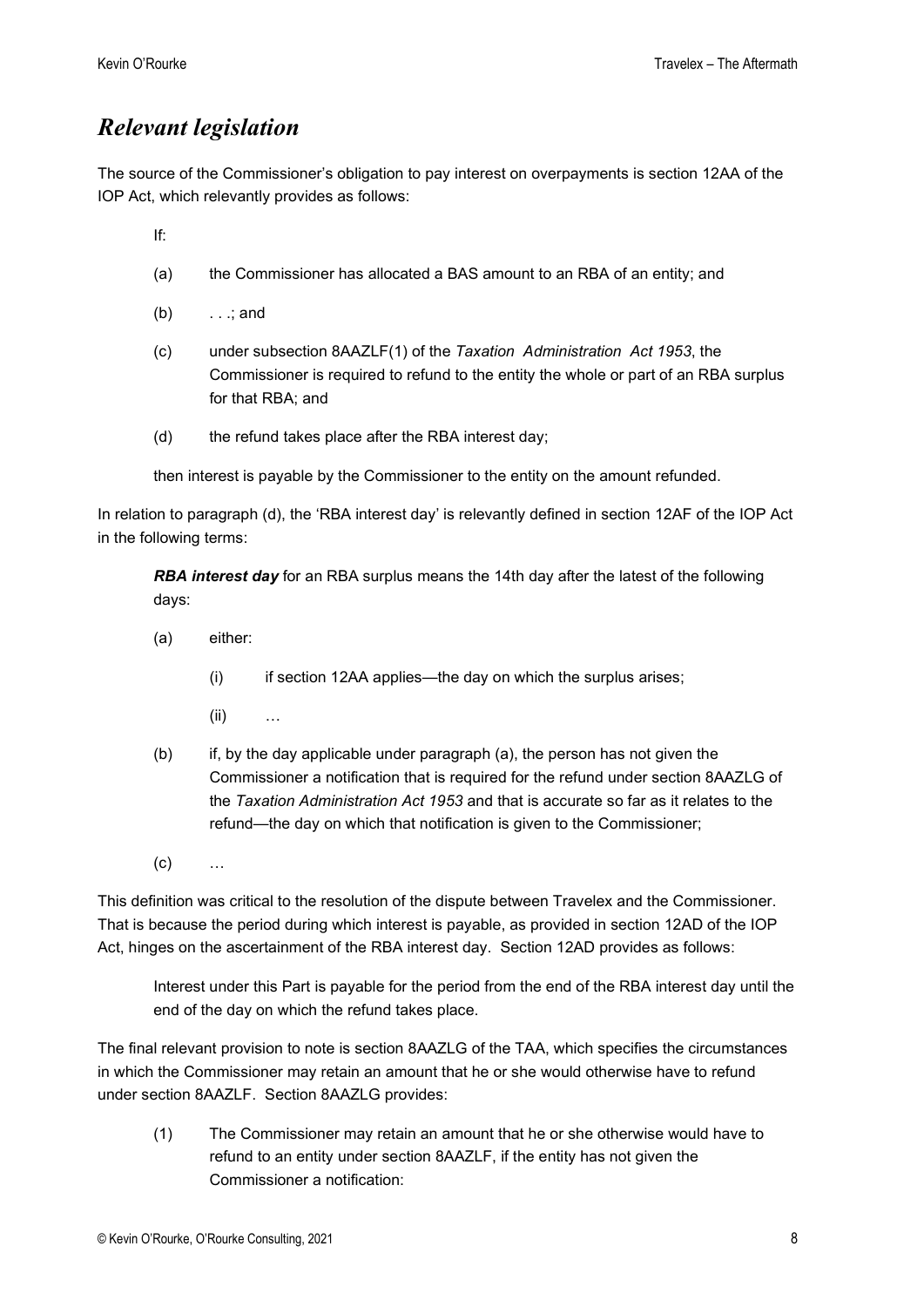- (a) that affects or may affect the amount that the Commissioner refunds to the entity; and
- (b) that the entity is required to give the Commissioner under any of the BAS provisions (as defined in subsection 995-1(1) of the Income Tax Assessment Act 1997).
- (2) The Commissioner may retain the amount until the entity has given the Commissioner that notification or the Commissioner makes or amends an assessment of the amount, whichever happens first.

The terms of section 8AAZLG and, in particular, the apparent requirement, by reason of subparagraph (b) that the notification be one that the entity is required to give the Commissioner 'under any of the BAS provisions', was also critical to the resolution of the dispute.

Thus, the question was whether, for the purposes of paragraph (b) of the definition of 'RBA interest day' in section 12AF of the IOP, a 'notification … [was] required for the refund under section 8AAZLG' of the TAA. If no such notification was required, paragraph (b) of the definition did not apply and the RBA interest day was the day ascertained by reference to subparagraph (a)(i) of the definition. That day was 30 December 2009, being 14 days after the date on which the RBA surplus arose (16 December 2009). If such a notification was required, paragraph (b) of the definition was engaged, and the RBA interest day was 14 days after the day on which the notification was given to the Commissioner.

#### The parties' submissions

Travelex contended that paragraph (b) of the definition of 'RBA interest day' was not engaged. In its submission, it was not required by any of the BAS provisions to give the Commissioner any notification of the refund. It should be noted here that although section 105-55 of Schedule 1 to the TAA provided for a notification of a GST refund to preserve entitlements beyond the statutory time limits, this was not a notification 'required' by any of the BAS provisions.

The Commissioner contended that the RBA interest day was 26 June 2012, being 14 days after Travelex's letter dated 8 June 2012 was received by the Commissioner. In that letter, Travelex notified the Commissioner of the amount of the refund. In the Commissioner's submission, that notification was required under the GST Act to revise or amend the BAS which was initially lodged by Travelex in respect of the November 2009 tax period. The Commissioner contended that, without the notification, there would have been no overpayment, no RBA surplus, and Travelex would not have been entitled to a refund under section 8AAZLF of the TAA. That was because the net amount would have remained the amount initially reported or worked out by Travelex in the November 2009 BAS.

#### The Federal Court decision

Wigney J remarked that to find an answer to the question it was 'necessary to embark on a somewhat tortuous journey through a labyrinth of obscure provisions in the GST Act, the Overpayments Act, the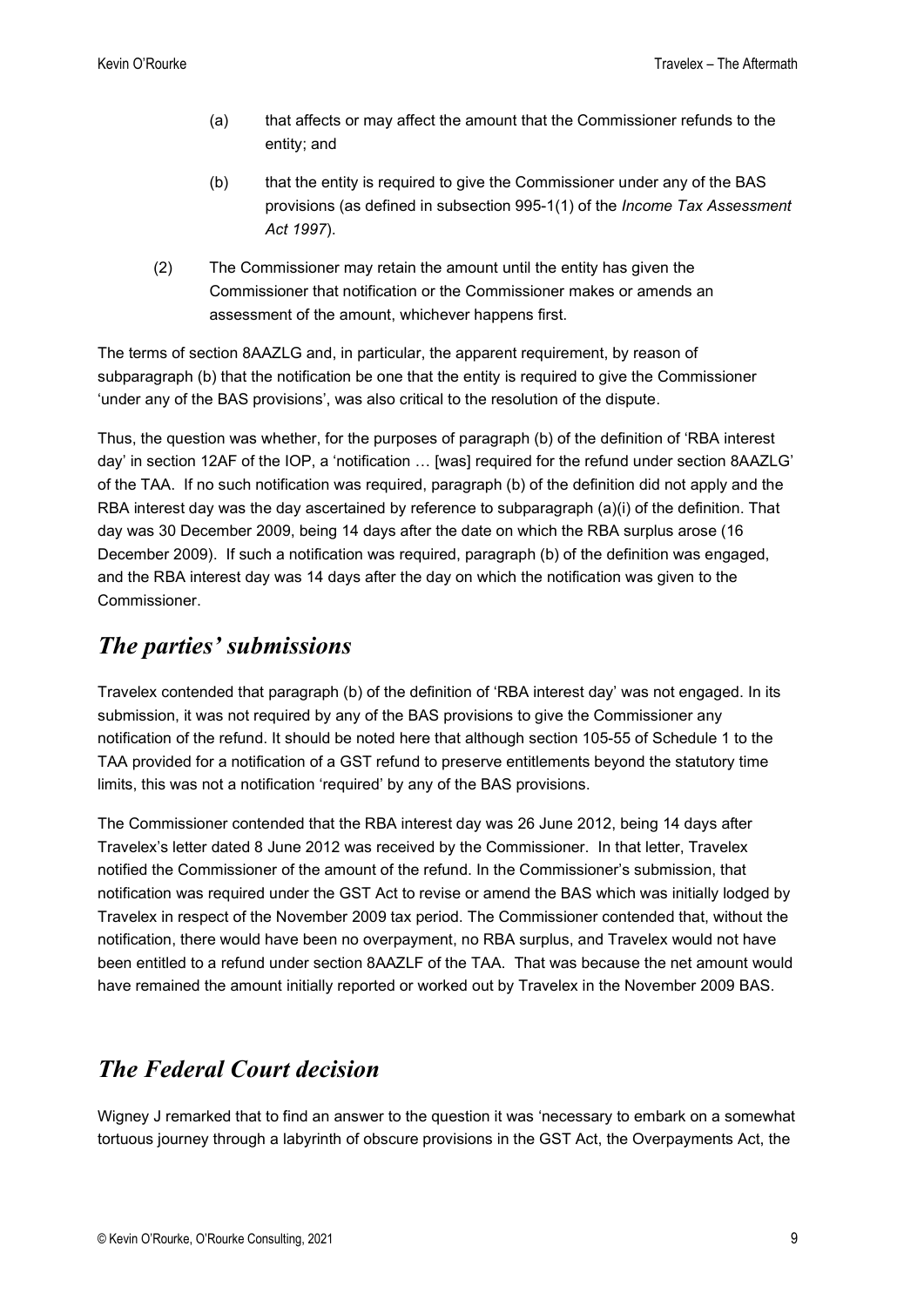Taxation Administration Act 1953 (Cth) . . . and the Income Tax Assessment Act 1997 (Cth) . . . . <sup>26</sup> In considering the competing submissions, his Honour observed:

'The fundamental problem for the Commissioner is that he was unable to point to any provision in the GST Act, the Administration Act, or any other relevant Act, which clearly or expressly required Travelex to give the Commissioner a notification of the refund amount.'<sup>27</sup>

As part of the reasoning process, his Honour considered whether there was a statutory basis for an amended BAS. In a finding significant for the course of subsequent appeals, he concluded that there was not:

'It would appear that the Commissioner had a long-standing administrative practice of allowing entities to lodge documents purporting to be amended or revised GST returns or BAS, and an equally long-standing administrative practice of 'processing' such documents as if they amended the net amounts reported in the GST returns lodged pursuant to s 31-5 of the GST Act. It was common ground that that is what occurred here.'28

Wigney J acknowledged that it was open to the Commissioner to have made an assessment at any time rather than to have revised activity statements:

'. . . to the extent that there were any practical or administrative issues in relation to the payment of the refund to Travelex, they could have been overcome by the Commissioner making an assessment pursuant to s 105-5 of the Administration Act, as opposed to processing a purported amendment of Travelex's BAS . . .'<sup>29</sup>

His Honour stated that 'had the Commissioner made an assessment, instead of administratively processing the refund as arising from an amended GST return, the position in relation to interest would undoubtedly have been different.'<sup>30</sup> That is a point to which we shall return below. Following detailed analysis, his Honour concluded:

. . . that 'the letter dated 8 June 2012 from Travelex's accountants to the Commissioner was not an amended BAS and was not a notification that Travelex was required to give the Commissioner under s 31-5 of the GST Act or any of the other BAS provisions. It follows that the letter was not a notification that was required for the refund under s 8AAZLG of the Administration Act, and that paragraph (b) of the definition of 'RBA interest day' in s 12AF of the Overpayments Act was therefore not engaged. The result is that the RBA interest day was the fourteenth day after the day on which the relevant surplus arose. It was common ground that the surplus arose on 16 December 2009. The RBA interest day was accordingly 30 December 2009. . . The result is that, by reason of s 12AD of the Overpayments Act, interest was payable for the period 31 December 2009 to 6 July 2012, being the day the refund took place.'<sup>31</sup>

<sup>&</sup>lt;sup>26</sup> Travelex Limited v Commissioner of Taxation [2018] FCA 1051 at paragraph [3].

 $27$  Travelex Limited v Commissioner of Taxation [2018] FCA 1051 at paragraph [68].

<sup>&</sup>lt;sup>28</sup> Travelex Limited y Commissioner of Taxation [2018] FCA 1051 at paragraph [86].

<sup>&</sup>lt;sup>29</sup> Travelex Limited v Commissioner of Taxation [2018] FCA 1051 at paragraph [98].

<sup>&</sup>lt;sup>30</sup> Travelex Limited v Commissioner of Taxation [2018] FCA 1051 at paragraph [98].

<sup>&</sup>lt;sup>31</sup> Travelex Limited v Commissioner of Taxation [2018] FCA 1051 at paragraphs [109]-[110].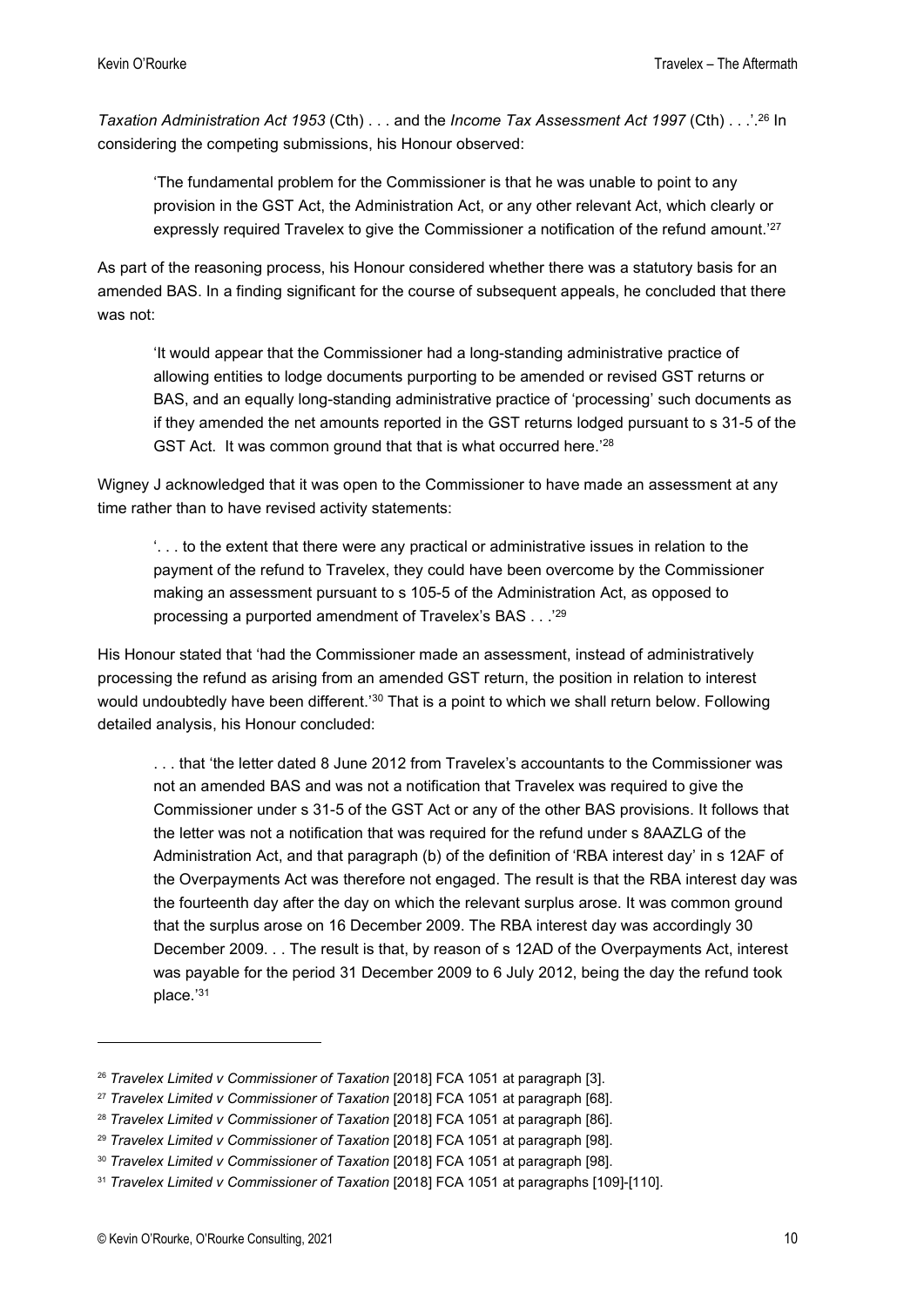Travelex therefore obtained the declaratory relief it sought.

#### The Full Federal Court Decision

It will be recalled that it was an agreed fact between the parties that the amount of \$149,020 allocated by the Commissioner constituted an RBA surplus. On appeal, the Commissioner did not contest that he had no power to revise a BAS. Instead, he contended for the first time that what he had done was legally misconceived. He orally submitted that the facts were agreed upon a false legal assumption and thus the Court ought not be bound by them. $32$  It followed that no interest was payable because Travelex's entitlement to a refund had never crystallised, even though the Commissioner had paid Travelex a substantial amount representing the amount of the refund.<sup>33</sup>

Steward J, with whom Kenny J agreed, considered the historical fact of allocation determinative:

'. . . what triggers the existence of an RBA surplus is the historical fact of the allocation of amounts, whether correctly or not, as debits and credits to an RBA by the Commissioner. That is because the scheme established under Div 3 of Pt IIB gives the balance recorded in an RBA legal efficacy, even though the balance may be mistaken. Any other conclusion would seriously undermine the effectiveness of the RBA system. If a mistaken entry is made to an RBA it will then be a matter for either the taxpayer or the Commissioner to correct that balance by the filing of a GST return, or by the issue of an assessment.'34

Derrington J disagreed, stating:

'No RBA surplus arose merely because the Commissioner made an unauthorised allocation to the RBA in June 2012. On appeal this Court is not bound to act upon mistakenly agreed statements of law or law and fact or, indeed, of fact.<sup>'35</sup>

As to whether the historical fact of allocation is determinative, his Honour continued:

'The effect of Travelex's submission was that, regardless of the legality of the entitlement to the amount of allocation, the fact of allocation created the liability. That, of course, is not correct. As previously explained, the RBA is, as is said in s 8AAZC of the TAA, a system of accounting for primary tax debts. There is not the slightest suggestion in Part IIB that an RBA, of itself, gives rise to substantive rights and liabilities.<sup>36</sup>

By majority, therefore, the Full Court dismissed the Commissioner's appeal.

<sup>&</sup>lt;sup>32</sup> Commissioner of Taxation v Travelex Limited [2020] FCAFC 10 at paragraph [162].

<sup>&</sup>lt;sup>33</sup> Commissioner of Taxation v Travelex Limited [2020] FCAFC 10 at paragraph [4].

<sup>&</sup>lt;sup>34</sup> Commissioner of Taxation v Travelex Limited [2020] FCAFC 10 at paragraph [166].

<sup>&</sup>lt;sup>35</sup> Commissioner of Taxation v Travelex Limited [2020] FCAFC 10 at paragraph [88].

<sup>36</sup> Commissioner of Taxation v Travelex Limited [2020] FCAFC 10 at paragraph [102].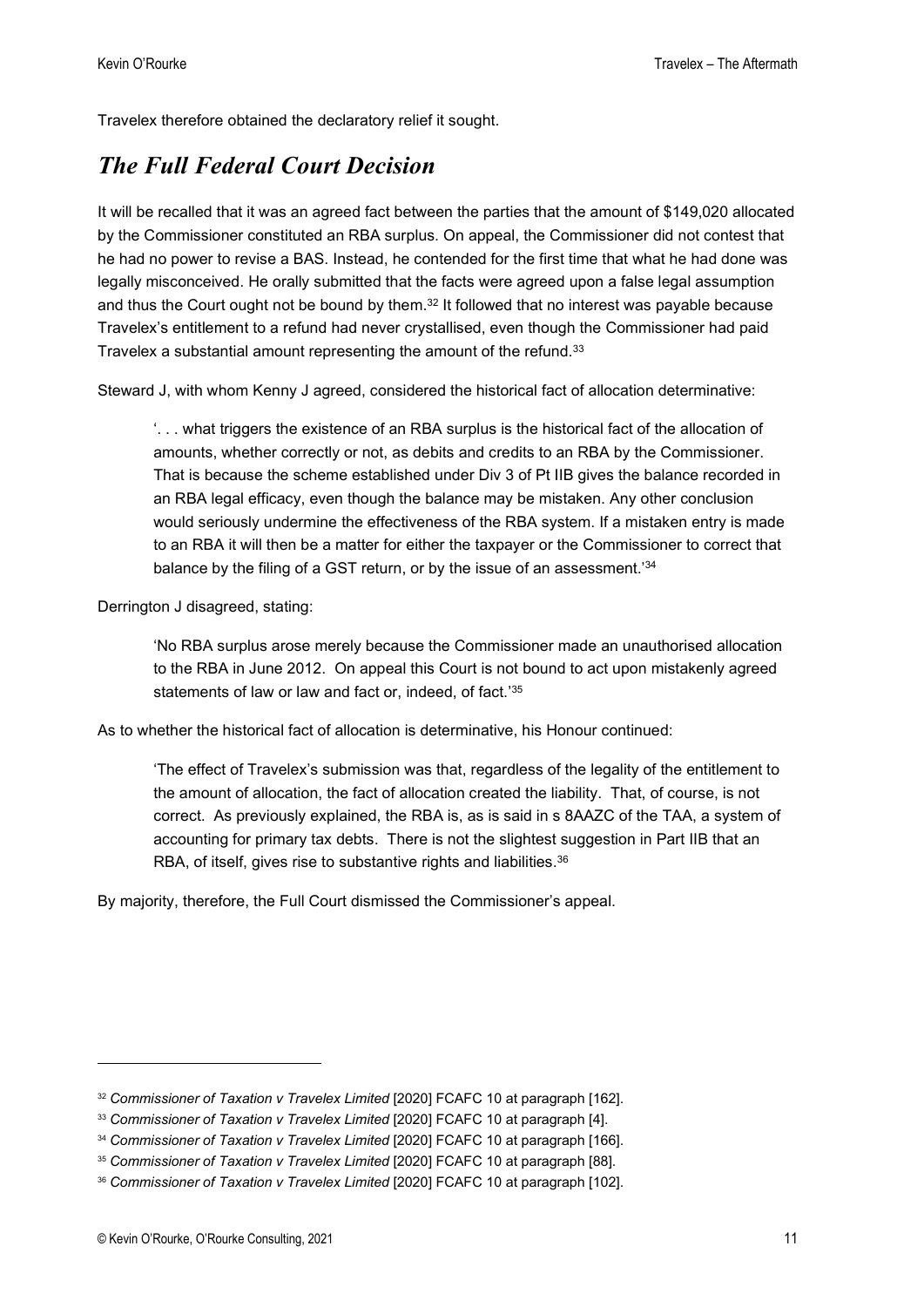#### The High Court Decision

The Commissioner sought special leave to appeal to the High Court and, on 25 June 2020, Bell and Nettle JJ granted leave 'on the papers'.<sup>37</sup>

In the High Court, Travelex maintained the argument that an RBA surplus arose from the fact of allocation, as held by Steward J and Kenny J in the Full Court. Travelex also filed a notice of contention arguing that the Commissioner had in fact made an 'assessment' which culminated in making a credit entry in Travelex's RBA. On this contention, it did not matter whether there was any power to revise a BAS. The Commissioner maintained his argument that there was no RBA surplus, and denied that an assessment had been made.

In a unanimous joint judgment, the High Court allowed the Commissioner's appeal which it characterised in the following terms: 'The short question in this appeal is whether an RBA surplus can result from the Commissioner allocating to an RBA an amount that the Commissioner is not obliged to pay to a taxpayer under a taxation law. The answer is that it cannot.'<sup>38</sup> Their Honours essentially agreed with the reasoning of Derrington J, who had dissented in the Full Court.

The Court observed that the running balance account provisions in the TAA fulfilled their objective 'by providing for the establishment of a system of accounts accurately characterised by senior counsel for the Commissioner on the hearing of the appeal as a system for the *allocation* of legal entitlements under taxation laws as distinct from a system for the *creation* of legal entitlements by allocation.' (emphasis added)<sup>39</sup> Their Honours therefore concluded as follows:

'The overall result is that a balance recorded in an RBA must be refunded by the Commissioner as an RBA surplus or paid to the Commissioner as an RBA deficit debt only if the balance is the product of allocations of amounts which accurately reflect obligations of the Commissioner and of the taxpayer under taxation laws. An allocation that the Commissioner in fact makes to an RBA of an amount the Commissioner is not legally obliged to pay to a taxpayer under a taxation law cannot result in an RBA surplus any more than an allocation in fact of an amount not legally due to the Commonwealth under a taxation law can result in an RBA deficit debt.'<sup>40</sup>

Finally, the Court rejected Travelex's contention that the Commissioner had made an assessment:

'To admit of the possibility that a process of correspondence and calculation avowedly directed by the Commissioner, at the instigation of a taxpayer, to a different end might be recharacterised after the event as having the legal consequences of an assessment would result in nothing but confusion in the administration of taxation laws. To admit of the possibility would stifle co-operative interaction between the Commissioner and taxpayers.'<sup>41</sup>

<sup>37</sup> Commissioner of Taxation v Travelex Limited [2020] HCATrans 089.

<sup>38</sup> Commissioner of Taxation v Travelex Limited [2021] HCA 8 at [2] per Kiefel CJ, Gageler, Keane, Gordon and Edelman JJ.

<sup>&</sup>lt;sup>39</sup> Commissioner of Taxation v Travelex Limited [2021] HCA 8 at [23].

<sup>40</sup> Commissioner of Taxation v Travelex Limited [2021] HCA 8 at [29].

<sup>41</sup> Commissioner of Taxation v Travelex Limited [2021] HCA 8 at [33].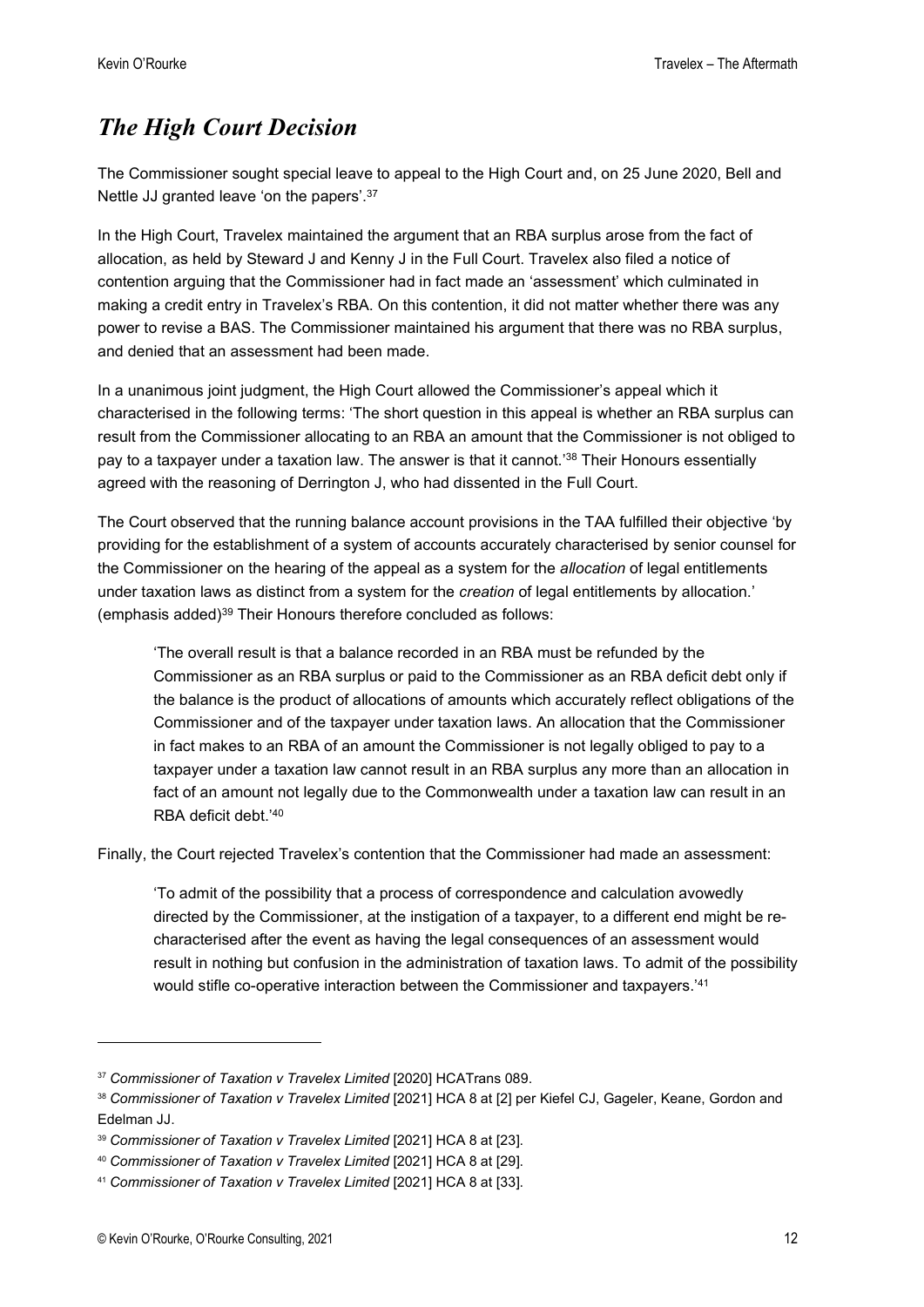The Commissioner ultimately prevailed in the litigation but many unanswered questions remain.

#### The self-actuating regime – unanswered questions

The Travelex litigation involved the 'self-actuating' regime which existed before the self-assessment regime commenced on 1 July 2012. It might be thought that tax periods of a decade ago would no longer be relevant given four-year limitation periods. However, one of the features of the former regime was that a taxpayer could give to the Commissioner notice of an entitlement to a refund and this would stop the clock running on limitation periods. $42$  A number of such notices are still in existence and therefore entitlements in respect of earlier tax periods are very much alive.<sup>43</sup>

Travelex tells us that, under the self-actuating regime, and absent an assessment, the Commissioner had no power to revise or amend a GST return incorporated in a BAS. It is worth observing that under the self-actuating regime it was relatively rare for the Commissioner to make an assessment, and he usually did so only to increase a self-assessed liability following compliance activity.

What then are the consequences today of erroneous entries made by the Commissioner in a running balance account ten years ago?

This question might arise in different ways. For example, if a taxpayer made a voluntary disclosure of a GST liability in 2010, revised an earlier BAS, and made payment to the Commissioner, is the Commissioner now obligated to return the payment to the taxpayer? Conversely, if a taxpayer had claimed a GST refund in 2010, revised an earlier BAS, and received payment from the Commissioner, is the taxpayer now obligated to return the payment to the Commissioner?

In answering these questions, it is of course critical to understand what is happening behind the running balance account. As the High Court in *Travelex* reminds us: 'An allocation that the Commissioner in fact makes to an RBA of an amount the Commissioner is not legally obliged to pay to a taxpayer under a taxation law cannot result in an RBA surplus any more than an allocation in fact of an amount not legally due to the Commonwealth under a taxation law can result in an RBA deficit debt.'<sup>44</sup> In other words, you should look to the substantive liabilities and entitlements arising under primary taxation laws. It should also be remembered that, under the self-actuating regime, GST liabilities and entitlements did not depend on the Commissioner making an assessment.<sup>45</sup>

Thus, a taxpayer who made a voluntary disclosure of a substantive GST liability in 2010 would have no legal basis for the return of the payment and, if there were any doubt about that, the Commissioner could make an assessment at any time.<sup>46</sup>

Similarly, a taxpayer who claimed a substantive GST refund in 2010 would be under no obligation to return the payment to the Commissioner and again, if there were any doubt about that, could request the Commissioner to make an assessment.

<sup>42</sup> Taxation Administration Act 1953, Schedule 1, section 105-55, repealed on 1 January 2017.

<sup>43</sup> A notice under section 105-55 only preserves an entitlement to an indirect tax refund, and so has no relevance

to a claim for delayed refund interest. Travelex had therefore commenced proceedings seeking declaratory relief. <sup>44</sup> Commissioner of Taxation v Travelex Limited [2021] HCA 8 at [29].

<sup>45</sup> Taxation Administration Act 1953, Schedule 1, section 105-15.

<sup>46</sup> Taxation Administration Act 1953, Schedule 1, section 105-25.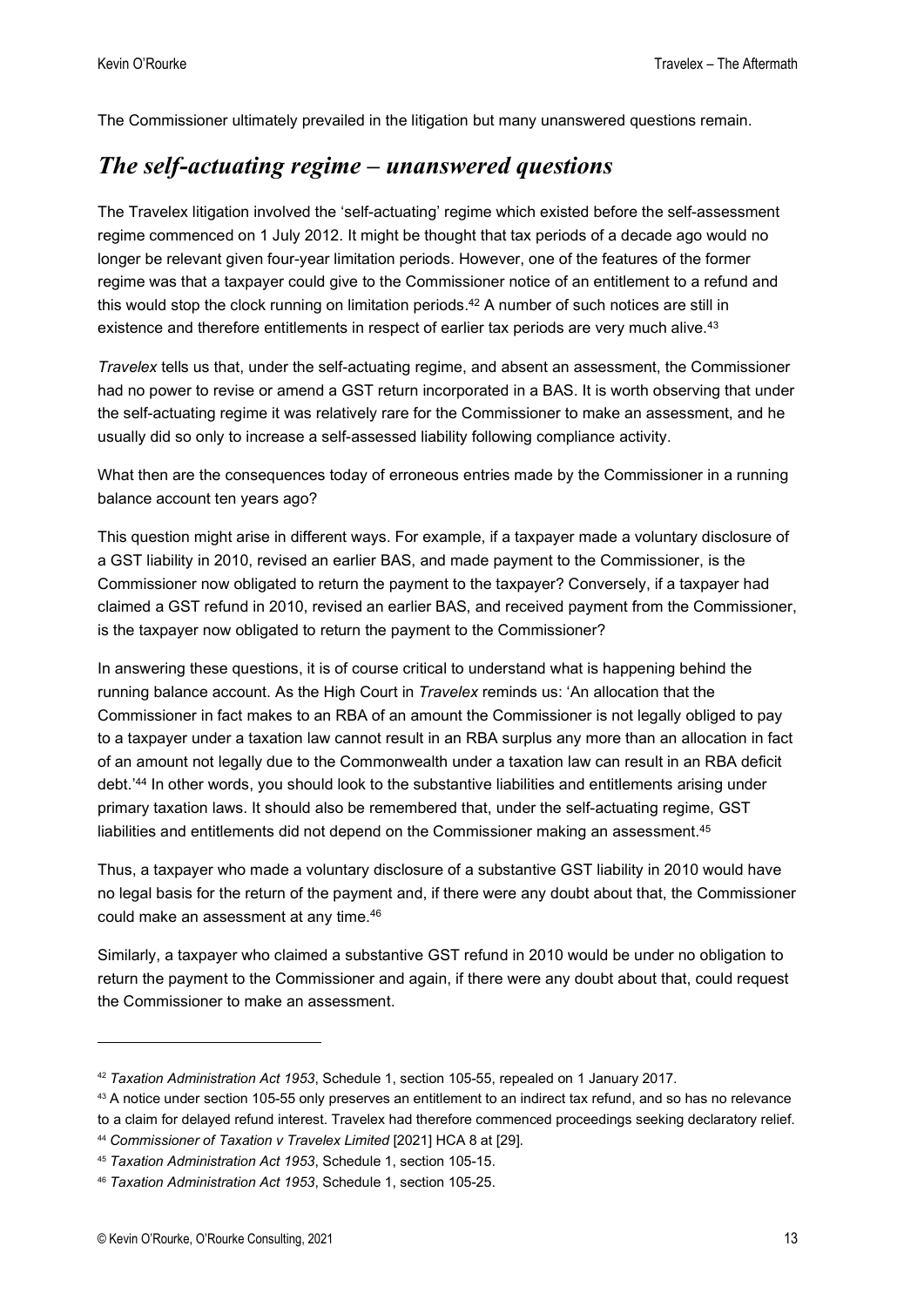But suppose there were a substantive GST liability, and a general interest charge ('GIC') was imposed and not remitted in full. Was the GIC lawfully imposed? Like delayed refund interest, the calculation of GIC is referable to the running balance account provisions and, specifically, to an 'RBA deficit'.<sup>47</sup> If there is an 'RBA deficit debt' at the end of a day, then general interest charge is payable by the tax debtor on that RBA deficit debt for that day.<sup>48</sup> Relevantly, an RBA deficit debt means a balance in favour of the Commissioner based on primary tax debts that have been allocated to the RBA and that are currently payable.<sup>49</sup>

In much the same way as there was an unauthorised allocation of a credit to Travelex's RBA, there would be an unauthorised allocation of a debt to the taxpayer's RBA following the voluntary disclosure and related purported BAS revision. There could be no RBA deficit debt and therefore no basis for imposing GIC. Perhaps the Commissioner could now make an assessment but, as in Travelex, difficult questions might arise about the date of allocation of the debt giving rise to the RBA deficit debt. As things stand, however, there has been a prima facie unlawful imposition of GIC.

An aggrieved taxpayer who now wishes to recover any GIC unlawfully imposed would face substantial hurdles if the Commissioner desires to retain the GIC paid. The taxpayer would need to commence proceedings against the Commissioner, whether by way of mandamus, declaration or debt recovery proceedings. In each case, the taxpayer would be met by an assessment and a debate about the allocation of the primary debt to the RBA. In each case, the Commissioner would almost certainly specifically plead limitation of actions as a defence.

The law on limitation of actions is complex and beyond the scope of this paper, but a few comments may suffice to make the point. In the case of public law remedies, such as mandamus, there is no time limit in commencing such proceedings, at least in the federal jurisdiction. However, the Commissioner may raise a defence of delay in bringing the proceedings. The grant of a remedy is discretionary, and this discretionary power is sufficient to allow the delay of a plaintiff to be measured against other statutory time limitations.<sup>50</sup>

What, then, would be the relevant statutory limitation period? As mentioned above, and as an alternative to proceedings for declaratory relief or mandamus, a taxpayer can bring an action in debt against the Commissioner.<sup>51</sup>

A taxpayer who commences proceedings to recover overpaid GIC in an action for debt would generally be subject to a six-year limitation period.<sup>52</sup> Although the action is to recover a purported debt under a federal statute, the relevant limitation periods will be found in State legislation. $53$ 

<sup>47</sup> Taxation Administration Act 1953, section 8AAC.

<sup>48</sup> Taxation Administration Act 1953, subsection 8AAZF(1).

<sup>49</sup> Taxation Administration Act 1953, subsection 8AAZA.

<sup>50</sup> See generally Tavitian v Commissioner of Highways [2010] SASC 206.

<sup>51</sup> See, for example, Pape v Commissioner of Taxation (2009) 238 CLR 1, per French CJ at [38], Gummow,

Crennan and Bell JJ at [140], and Heydon J at [452].

 $52$  See, for example, Limitation Act 1969 (NSW), paragraph  $14(1)(d)$  and subsection 14(3). Similar provisions can be found in other State and Territory legislation.

<sup>53</sup> Judiciary Act 1903 (Cth), sections 64 and 79.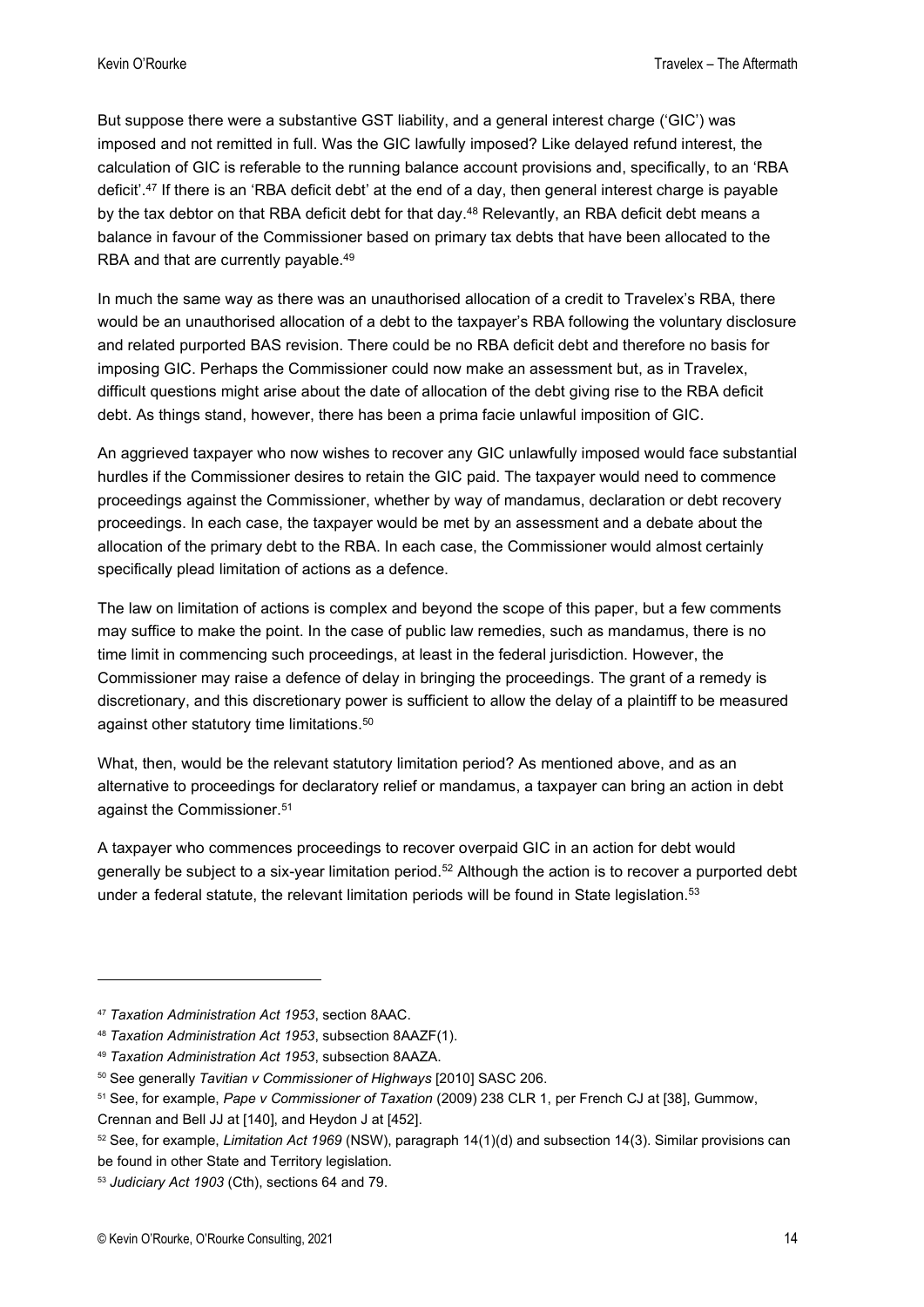There are therefore unanswered questions relating to the implications arising from the unlawful allocation of amounts to an RBA, and specifically in relation to the imposition of GIC but, as suggested above, an aggrieved taxpayer would face substantial hurdles in now seeking to recover any GIC unlawfully imposed.

#### The assessment regime – an unanswered question

Would delayed refund interest have been available and, if so from when, had the Commissioner issued an assessment to Travelex for the relevant tax period? The question arises both under the former self-actuating regime and the current self-assessment regime.

As mentioned above, Wigney J at first instance in *Travelex* observed that '... had the Commissioner made an assessment, instead of administratively processing the refund as arising from an amended GST return, the position in relation to interest would undoubtedly have been different'.<sup>54</sup> While that statement was made by way of obiter dicta, it is nevertheless a strong and emphatic statement. But is it correct? The point was never really argued or tested.

The Travelex litigation concerned entitlement to interest under section 12AA of the IOP Act. However, entitlement may also arise under other provisions of the IOP. In particular, subsection 9(1) of the IOP Act provides for an entitlement to interest where:

(a) an amount of relevant tax is paid by a person to the Commissioner (in this subsection referred to as the amount paid); and

(b) as a result of a decision to which this Act applies, the whole or a part of the amount paid is overpaid by the person and is refunded to the person or applied against any liability of the person to the Commonwealth.

For the purposes of paragraph (a), GST assessed under the GST Act is a 'relevant tax'.<sup>55</sup>

For the purposes of paragraph (b), 'a decision to which this Act applies' means, relevantly, a decision on an objection.<sup>56</sup> It also applies to certain decisions of the Commissioner to amend an assessment which reduces the liability to the relevant tax.<sup>57</sup> However, 'a decision to which this Act applies' does not appear to cover a decision to amend an assessment of GST. Nor has it ever covered an original assessment of GST. Thus, for assessments of GST against which there is no objection, subsection 9(1) of the TIO has no application.

In these circumstances, might section 12AA of the IOP Act, the section litigated in Travelex, have any application to assessments of GST?

<sup>54</sup> Travelex Limited v Commissioner of Taxation [2018] FCA 1051 at paragraph [98].

<sup>55</sup> Taxation (Interest on Overpayments and Early Payments) Act 1983, section 3C, Item 155.

<sup>56</sup> Taxation (Interest on Overpayments and Early Payments) Act 1983, subsection 3(1), paragraphs (a), (b) and (c) of the definition.

<sup>&</sup>lt;sup>57</sup> Taxation (Interest on Overpayments and Early Payments) Act 1983, subsection 3(1), paragraphs (ca), (cb), and (d) of the definition.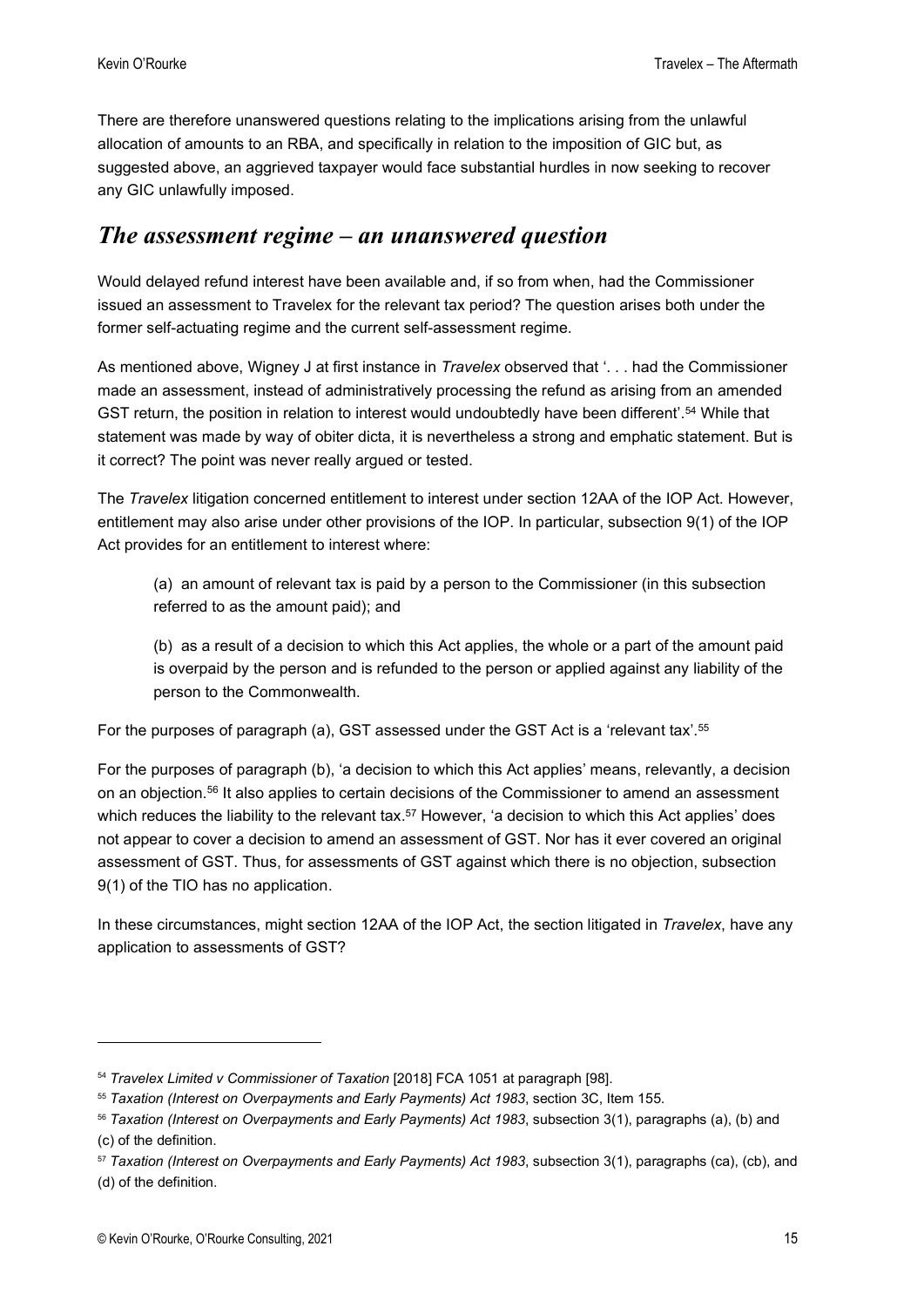There would certainly now be no doubt that the Commissioner could lawfully allocate a BAS amount to the RBA of an entity and that, absent other liabilities, the Commissioner would be required to refund any RBA surplus to the entity.<sup>58</sup>

As in Travelex, therefore, we would quickly find ourselves back into the definition of 'RBA interest day' and, in particular, whether the entity had given to the Commissioner 'a notification that is required for the refund under section 8AAZLG of the Taxation Administration Act 1953 and that is accurate so far as it relates to the refund.'<sup>59</sup> We have seen that this definition is critical because the period for which any interest is payable commences from the end of the RBA interest day. $60$ 

The argument for a taxpayer would presumably be that there is no notification required for the refund within the meaning of section 8AAZLG because even if a notice of assessment is a notification required for the refund, it is not a notification that the taxpayer is required to give.<sup>61</sup> On that contention, the result would be that the RBA interest day is the fourteenth day after the day on which the relevant surplus arose. That is certainly not how the Commissioner administers the current regime and he would no doubt disagree with that contention. In doing so he would undoubtedly focus attention on any notifications he considers might be required for the refund.

Despite the obiter dicta of Wigney J at first instance in Travelex, it remains an open question whether there exists an entitlement to delayed refund interest commencing 14 days from the day a surplus arises either on an amended assessment under the self-assessment regime, or an original assessment under the self-actuating regime, in circumstances where there is no objection.

This naturally raises many difficult issues which are beyond the scope of this paper but the fact there is an open question at all in these circumstances is problematic and ought to be resolved. We shall return to this below.

#### Unlawful administrative practices

Problems will inevitably arise when administrative practices are adopted by the Commissioner, even if those practices appear to benefit taxpayers. Such practices can unravel upon external scrutiny, often with unpredictable consequences. The administrative practice which unravelled in Travelex is a good example, but is it the only one? The short answer is 'no'. Here are two further examples.

#### Error correction limits

Where an error needs to be corrected in a tax period, and assuming the error does not give rise to an adjustment event, the error would usually need to be corrected in the tax period to which it relates. Under the self-assessment regime, this would typically be done by amending the assessment for that tax period.<sup>62</sup>

<sup>58</sup> Taxation Administration Act 1953, subsection 8AAZLF(1).

<sup>&</sup>lt;sup>59</sup> Taxation (Interest on Overpayments and Early Payments) Act 1983, section 12AF.

<sup>60</sup> Taxation (Interest on Overpayments and Early Payments) Act 1983, section 12AD.

<sup>&</sup>lt;sup>61</sup> Compare Travelex Limited v Commissioner of Taxation [2018] FCA 1051 at paragraph [98] per Wigney J.

<sup>62</sup> Taxation Administration Act 1953, Schedule 1, subsection 155-35(1).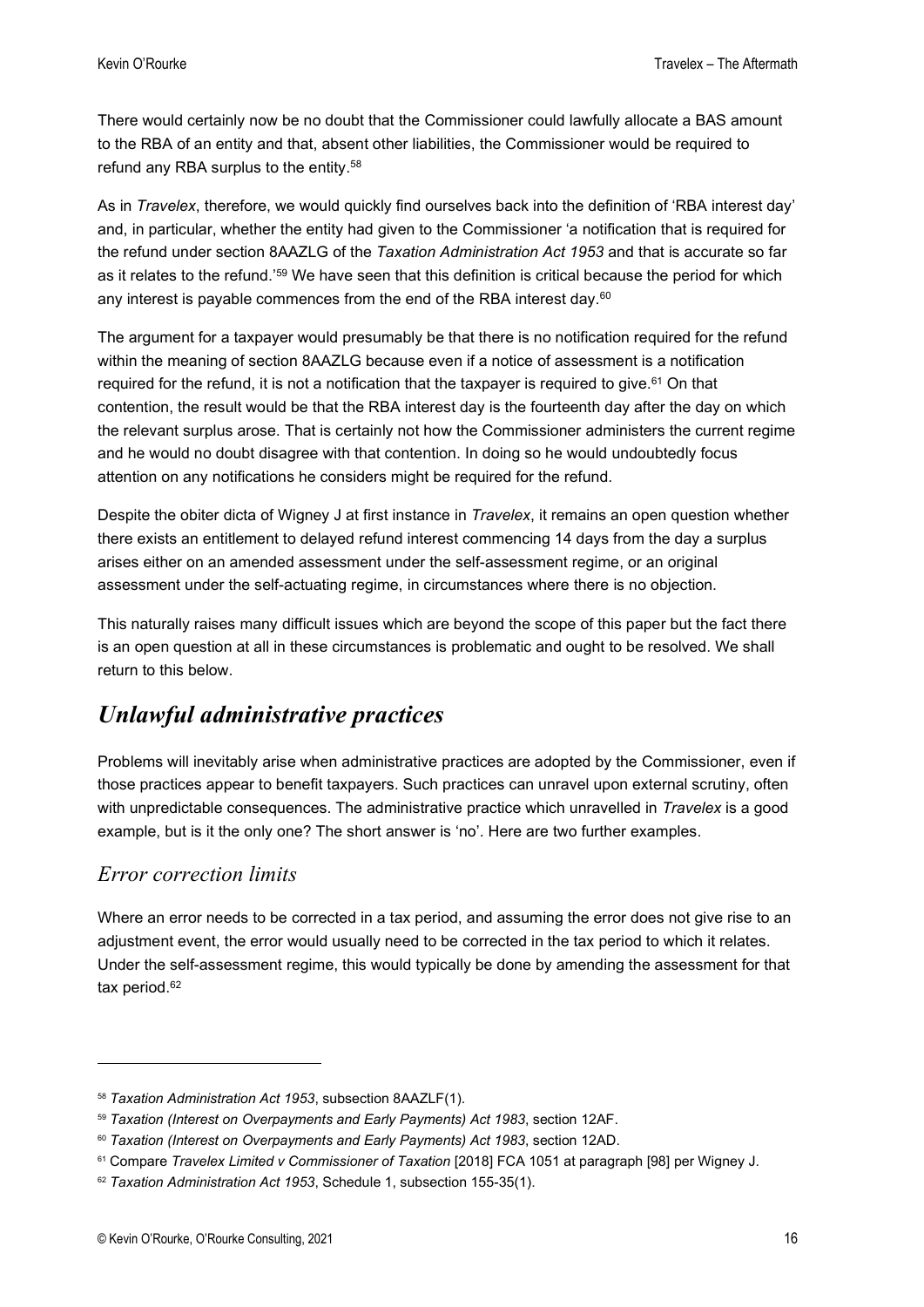In the early days of GST, the Commissioner adopted an administrative practice of allowing error corrections to be made in later BASs. This practice was published in a 'Fact Sheet', 63 and it was a practice which clearly benefited taxpayers. However, there appeared to be no legislative basis for the practice. Indeed, there was a specific Determination making power relating to error corrections which was simply by-passed.<sup>64</sup>

Before 1 July 2012, the Commissioner could make a Determination about working out a net amount but that Determination was limited to the correction of errors from the immediately preceding tax period.<sup>65</sup> No doubt alive to the unlawful administrative practice, this limitation was removed by amendment for tax periods commencing 1 July 2012 such that error corrections could be made for earlier tax periods if they were in the four-year period of review.<sup>66</sup>

On 23 April 2013, and following the amendment to the Determination making power, the relevant Deputy Commissioner made a Determination relating to correcting GST errors which continues in force today.<sup>67</sup> The Fact Sheet was withdrawn from the date of the Determination and the Commissioner's hitherto unlawful administrative practice was placed on a sound legislative footing.

#### So why is that a problem today?

The Commissioner has entered into a number of Annual Compliance Arrangements ('ACAs') with large taxpayers. According to the Commissioner, this 'is an administrative arrangement developed to manage the compliance relationship with you in an open and transparent environment.<sup>'68</sup> That statement is slightly ironic given the lack of transparency surrounding such arrangements, but it is clear that they are 'administrative'. The ACAs often give concessional treatment to large taxpayers and, in particular, often provide more generous error correction limits than the Determination. This is squarely in the territory of an unlawful administrative practice as it goes beyond the lawfully made Determination.

Unintended consequences might flow from this. For example, a large corporate making an error correction in accordance with an ACA but outside the Determination, has not lawfully made a correction in the relevant tax period. This can therefore be open to further amendment with consequences for limitation periods, objection rights and so on. Should a contested issue arise, the Commissioner can, as in Travelex, simply resile from his unlawful administrative practice.

More importantly, perhaps, the Commissioner should always be seen to be acting lawfully and within the bounds of the legislation. It matters not that acting unlawfully benefits taxpayers.

<sup>63</sup> Australian Taxation Office, Fact Sheet NAT 4700, Correcting GST Mistakes.

<sup>&</sup>lt;sup>64</sup> A New Tax System (Goods and Services Tax) Act 1999, section 17-20.

<sup>&</sup>lt;sup>65</sup> A New Tax System (Goods and Services Tax) Act 1999, former subsection 17-20(2).

<sup>66</sup> A New Tax System (Goods and Services Tax) Act 1999, subsection 17-20(2), and Taxation Administration Act 1953, Schedule 1, subsection 155-35(2).

<sup>&</sup>lt;sup>67</sup> Goods and Services Tax: Correcting GST Errors Determination 2013.

<sup>68</sup> https://www.ato.gov.au/business/large-business/compliance-and-governance/annual-compliance-arrangement/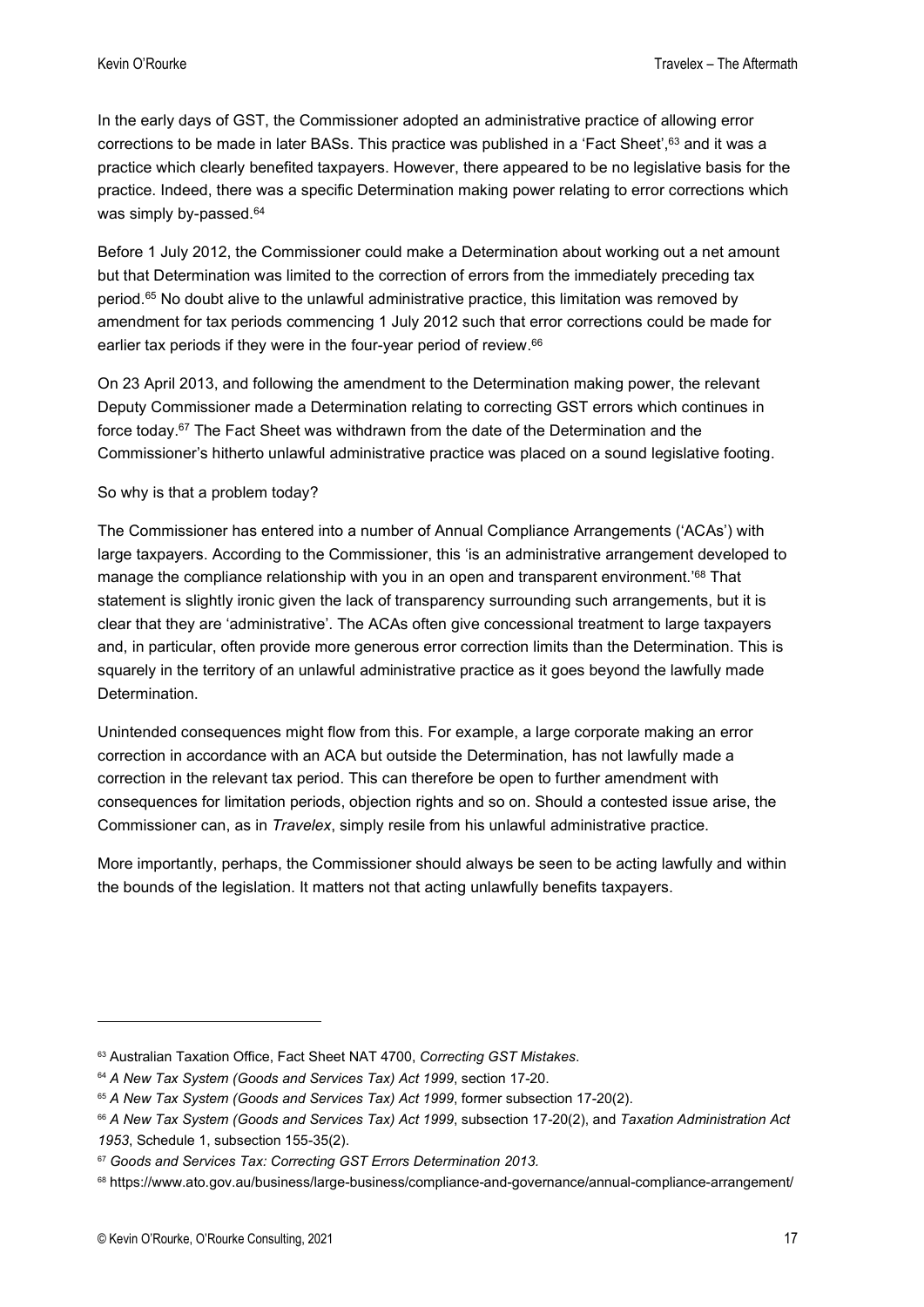#### Voluntary return of JobKeeper payments

The voluntary return of JobKeeper payments by large corporates whose profitability recovered quickly through the COVID crisis has been the subject of considerable public interest and debate. It shall be assumed for present purposes that a corporate taxpayer was entitled to claim JobKeeper payments and was lawfully paid by the Commissioner. $69$  Is there a lawful mechanism to return those monies to the Commissioner?

The JobKeeper Rules provide that, if the Commissioner is satisfied that an entity is entitled to a JobKeeper payment, the Commissioner 'must' pay the entity the JobKeeper payment.<sup>70</sup> This positive obligation on the Commissioner to make payment is consistent with the decision of the Full Court in Multiflex,<sup>71</sup> discussed above.

What should happen, then, if the taxpayer returns JobKeeper payments to the Commissioner? As discussed above in relation to Travelex, the amount returned should be allocated to the RBA as a 'credit', which would result in an 'RBA surplus' arising. Assuming there to be no other tax-related liabilities against which that surplus might be set-off, the Commissioner would be obligated to refund the surplus.<sup>72</sup> But this is not what he is doing. Instead, he is arguably engaging in an unlawful administrative practice of retaining the amounts repaid, no doubt because this benefits all concerned.

There is some sleight of hand in all of this. Presumably well aware of the difficulty an RBA surplus creates, the Commissioner states on his website: 'You must contact us before making a voluntary repayment.'<sup>73</sup> That is the first warning sign; the Commissioner wants to make sure you don't just return the money. He goes on to say that voluntary repayments 'are treated differently to other payment types made to us, cannot be made through usual ATO payment channels, and require a special Payment Reference Number (PRN).' These are the additional warning signs; the Commissioner is making doubly sure that you don't send money to your usual account. The Commissioner is therefore well aware that the taxpayer is seeking to return JobKeeper payments to which there is a lawful entitlement, but takes extraordinary steps not to recognise it as such. This is a triumph of form over substance, something which the Commissioner usually frowns upon.

Unintended consequences might again flow from this. The directors or officers of the company may be replaced. Adverse events could see liquidators, or receivers and managers, appointed. The controlling minds of the company may therefore change. What happens if they sue the Commissioner for the RBA surplus which ought to have arisen and been returned?

And again, more fundamentally, why should the Commissioner act unlawfully simply because it facilitates a desirable outcome?

<sup>&</sup>lt;sup>69</sup> Coronavirus Economic Response Package (Payments and Benefits) Act 2020; and Coronavirus Economic Response Package (Payments and Benefits) Rules 2020, subsection 6(1).

 $70$  Coronavirus Economic Response Package (Payments and Benefits) Rules 2020, subsection 14(1).

<sup>71</sup> Commissioner of Taxation v Multiflex Pty Ltd (2011) 197 FCR 580.

<sup>72</sup> Taxation Administration Act 1953, section 8AAZLF.

<sup>73</sup> https://www.ato.gov.au/General/JobKeeper-Payment/Employers/JobKeeper-voluntary-repayments/